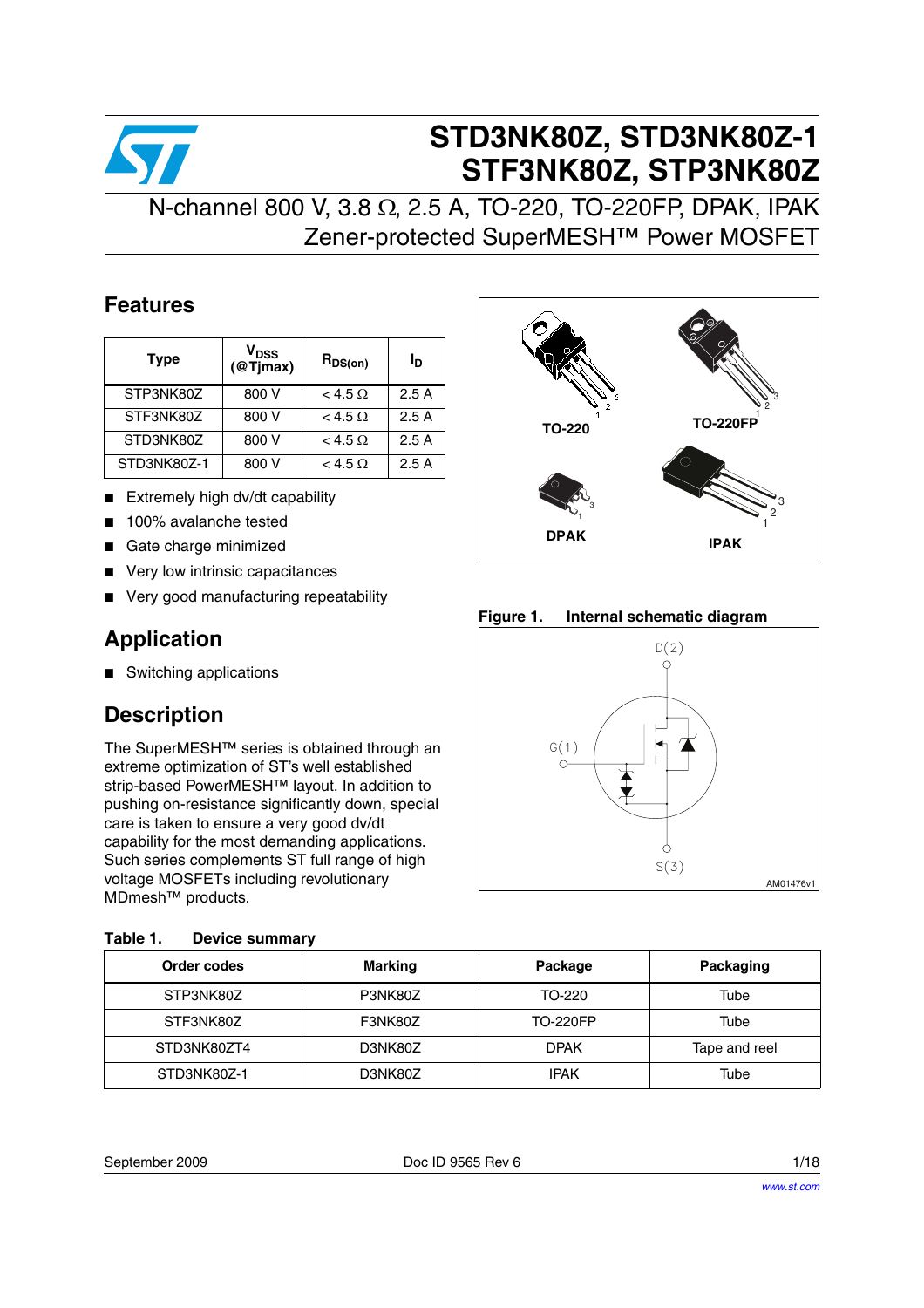# **Contents**

| 1                       |                                                                                   |
|-------------------------|-----------------------------------------------------------------------------------|
| $\overline{2}$          |                                                                                   |
|                         | 2.1 Electrical characteristics (curves) [1, 1, 1, 1, 1, 1, 1, 1, 1, 1, 1, 1, 1, 7 |
| $\mathbf{3}$            |                                                                                   |
| $\overline{\mathbf{4}}$ |                                                                                   |
| $5\phantom{1}$          |                                                                                   |
| 6                       |                                                                                   |

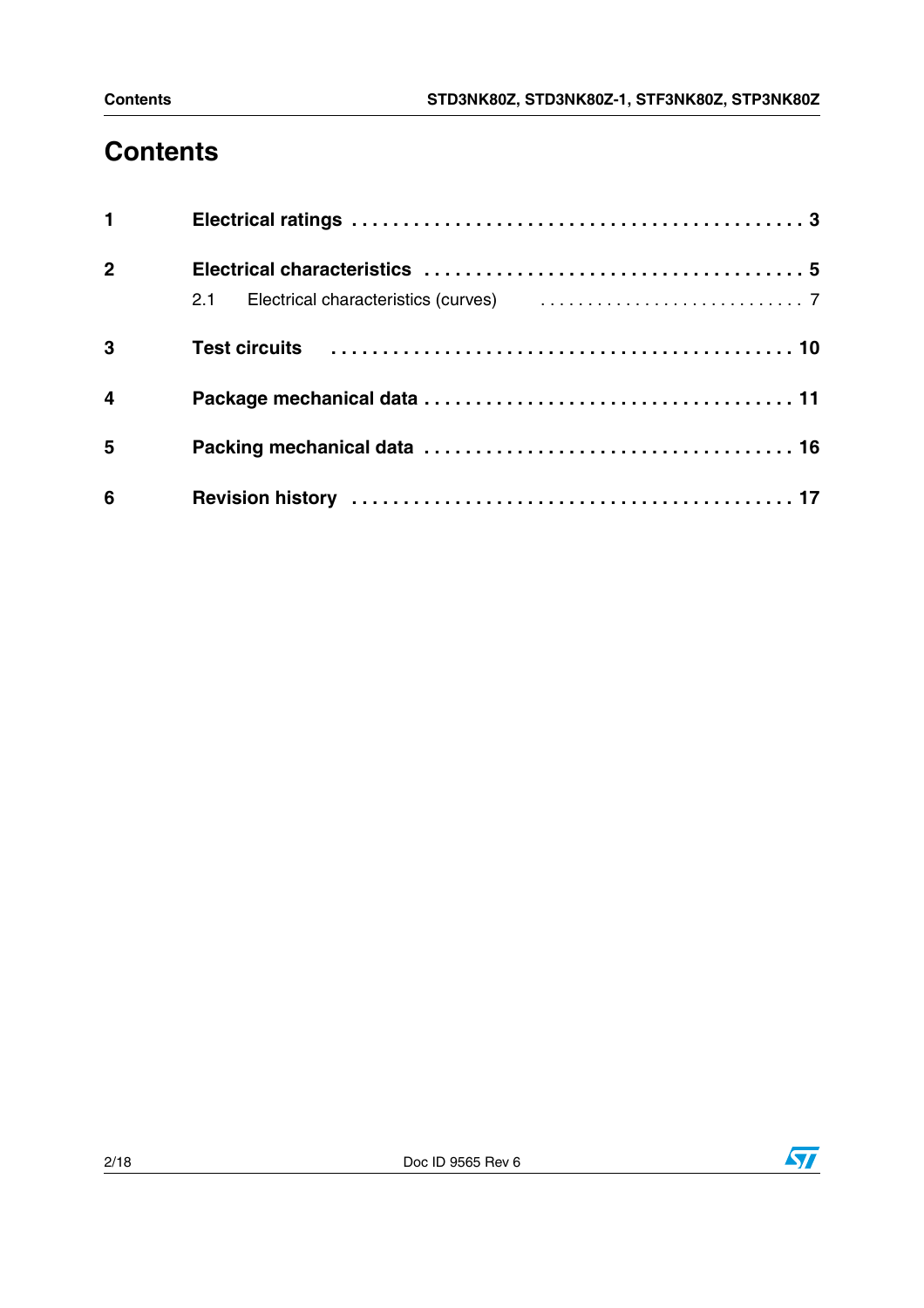## <span id="page-2-0"></span>**1 Electrical ratings**

| Table 2. | Absolute maximum ratings |  |
|----------|--------------------------|--|
|          |                          |  |

|                                            |                                                       | <b>Value</b>                       |                 |             |
|--------------------------------------------|-------------------------------------------------------|------------------------------------|-----------------|-------------|
| Symbol                                     | <b>Parameter</b>                                      | <b>TO-220, DPAK</b><br><b>IPAK</b> | <b>TO-220FP</b> | Unit        |
| $V_{DS}$                                   | Drain-source voltage ( $V_{GS} = 0$ )                 | 800                                |                 | V           |
| $V_{DGR}$                                  | Drain-gate voltage ( $R_{GS}$ = 20 k $\Omega$ )       | 800                                | V               |             |
| $V_{GS}$                                   | Gate-source voltage                                   | ± 30                               | V               |             |
| l <sub>D</sub>                             | Drain current (continuous) at $T_c = 25$ °C           | $2.5^{(1)}$<br>2.5                 |                 | A           |
| $I_{\text{D}}$                             | Drain current (continuous) at $T_C = 100 °C$          | 1.57                               | 1.57(1)         | A           |
| I <sub>DM</sub> <sup>(2)</sup>             | Drain current (pulsed)                                | 10                                 | $10^{(1)}$      | A           |
| $P_{TOT}$                                  | Total dissipation at $T_C = 25 °C$                    | 70                                 | 25              | w           |
|                                            | Derating factor                                       | 0.56                               | 0.2             | W/°C        |
| $V_{ESD(G-S)}$                             | Gate source ESD<br>$(HBM-C=100 pF, R=1.5 k\Omega)$    | 2000                               |                 | V           |
| $dv/dt$ <sup>(3)</sup>                     | Peak diode recovery voltage slope                     | 4.5                                |                 | V/ns        |
| V <sub>ISO</sub>                           | Insulation withstand voltage (DC)                     | 2500                               |                 | v           |
| $T_{\rm J}$<br>$\mathsf{T}_{\textsf{stg}}$ | Operating junction temperature<br>Storage temperature | $-55$ to 150                       |                 | $^{\circ}C$ |

1. Limited only by maximum temperature allowed

2. Pulse width limited by safe operating area

3.  $I_{SD}$  ≤ 2.5 A, di/dt ≤ 200 A/µs,  $V_{DD}$  ≤  $V_{(BR)DSS}$ ,  $T_j$  ≤  $T_{JMAX}$ .

### **Table 3. Thermal data**

|                       |                                                   |           | Value           |                            |               |
|-----------------------|---------------------------------------------------|-----------|-----------------|----------------------------|---------------|
| Symbol                | <b>Parameter</b>                                  | TO-220    | <b>TO-220FP</b> | <b>DPAK</b><br><b>IPAK</b> | Unit          |
| $R_{\text{thi-case}}$ | Thermal resistance junction-case max              | 1.78<br>5 |                 | 1.78                       | $\degree$ C/W |
| $R_{thi-a}$           | Thermal resistance junction-ambient max           | 62.5      |                 | 100                        | $\degree$ C/W |
| T,                    | Maximum lead temperature for soldering<br>purpose | 300       |                 |                            | $^{\circ}C$   |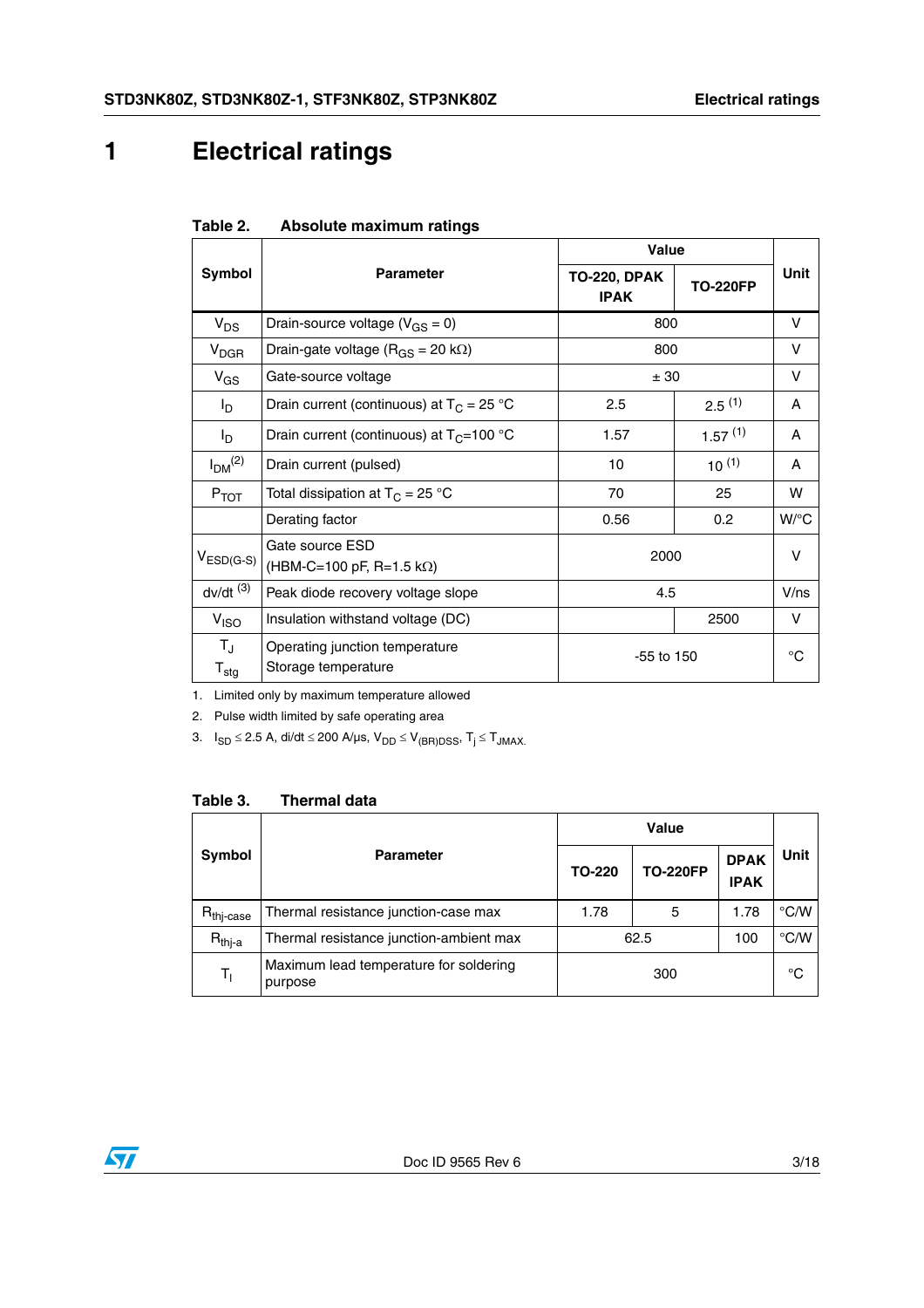| <b>Symbol</b>   | <b>Parameter</b>                                                                   | Value | Unit |
|-----------------|------------------------------------------------------------------------------------|-------|------|
| <sup>I</sup> AR | Avalanche current, repetitive or not-repetitive<br>(pulse width limited by Ti Max) | 2.5   | А    |
| $E_{AS}$        | Single pulse avalanche energy<br>(starting Tj=25 °C, $I_D=I_{AB}$ , $V_{DD}=50$ V) | 170   | mJ   |

**Table 4. Avalanche characteristics**

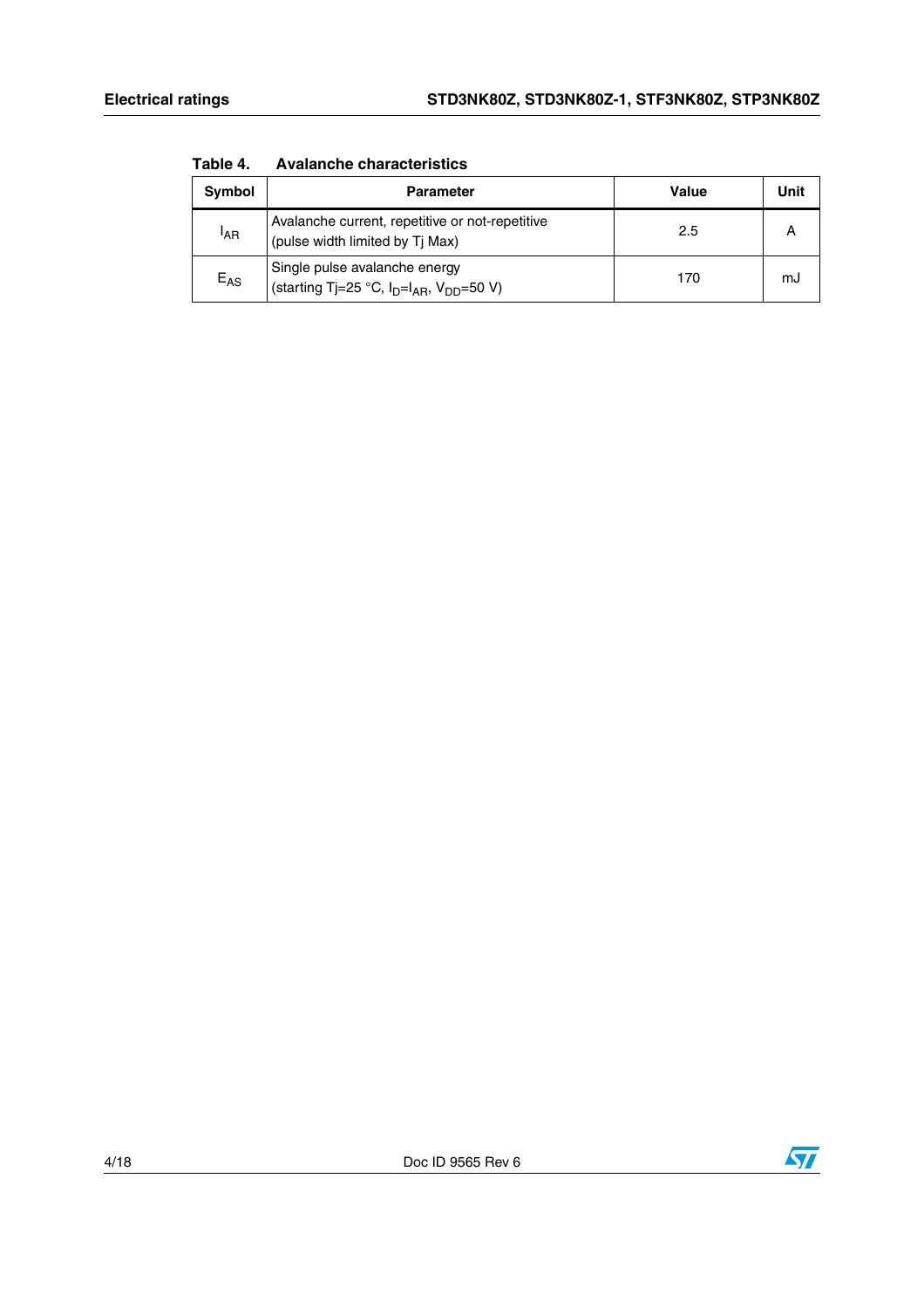## <span id="page-4-0"></span>**2 Electrical characteristics**

(T<sub>CASE</sub>=25 °C unless otherwise specified)

| Symbol                  | <b>Parameter</b>                                    | <b>Test conditions</b>                                                    | Min. | Typ. | Max.    | Unit     |
|-------------------------|-----------------------------------------------------|---------------------------------------------------------------------------|------|------|---------|----------|
| $V_{(BR)DSS}$           | Drain-source breakdown<br>voltage                   | $I_D = 1$ mA, $V_{GS} = 0$                                                | 800  |      |         | v        |
| <b>I</b> <sub>DSS</sub> | Zero gate voltage drain<br>current ( $V_{GS} = 0$ ) | $V_{DS}$ = max rating,<br>$V_{DS}$ = max rating,<br>Tc = 125 $^{\circ}$ C |      |      | 1<br>50 | μA<br>μA |
| l <sub>GSS</sub>        | Gate body leakage current<br>$(V_{GS} = 0)$         | $V_{GS} = \pm 20 V$                                                       |      |      | ±10     | μA       |
| $V_{GS(th)}$            | Gate threshold voltage                              | $V_{DS} = V_{GS}$ , $I_D = 50 \mu A$                                      | 3    | 3.75 | 4.5     | $\vee$   |
| $R_{DS(on)}$            | Static drain-source on<br>resistance                | $V_{GS}$ = 10 V, $I_D$ = 1.25 A                                           |      | 3.8  | 4.5     | Ω        |

#### **Table 5. On/off states**

#### **Table 6. Dynamic**

| Symbol                                                   | <b>Parameter</b>                                                           | <b>Test conditions</b>                                                                               | Min. | Typ.                 | Max. | Unit                 |
|----------------------------------------------------------|----------------------------------------------------------------------------|------------------------------------------------------------------------------------------------------|------|----------------------|------|----------------------|
| $g_{\text{fs}}^{(1)}$                                    | Forward transconductance                                                   | $V_{DS}$ = 15 V, $I_D$ = 1.25 A                                                                      |      | 2.1                  |      | S                    |
| $C_{\text{iss}}$<br>$C_{\text{oss}}$<br>C <sub>rss</sub> | Input capacitance<br>Output capacitance<br>Reverse transfer<br>capacitance | $V_{DS} = 25 V$ , f=1 MHz,<br>$V_{GS}=0$                                                             |      | 485<br>57<br>11      |      | pF<br>pF<br>pF       |
| $C_{\rm oss\ eq.}^{(2)}$                                 | Equivalent output<br>capacitance                                           | $V_{GS} = 0$ , $V_{DS} = 0$ to 640 V                                                                 |      | 22                   |      | pF                   |
| $t_{d(on)}$<br>$t_{r}$<br>$t_{d(off)}$<br>t <sub>f</sub> | Turn-on delay time<br>Rise time<br>Off-voltage rise time<br>Fall time      | $V_{DD}$ =400 V, I <sub>D</sub> = 1.25 A,<br>$R_G = 4.7 \Omega$ , $V_{GS} = 10 V$<br>(see Figure 19) |      | 17<br>27<br>36<br>40 |      | ns<br>ns<br>ns<br>ns |
| $Q_g$<br>$Q_{gs}$<br>${\mathsf Q}_{\mathsf{gd}}$         | Total gate charge<br>Gate-source charge<br>Gate-drain charge               | $V_{DD} = 640$ V, $I_D = 2.5$ A<br>$V_{GS} = 10 V$                                                   | ٠    | 19<br>3.2<br>10.8    |      | nC<br>nС<br>nС       |

1. Pulsed: pulse duration=300 µs, duty cycle 1.5%

2. C<sub>oss eq.</sub> is defined as a constant equivalent capacitance giving the same charging time as C<sub>oss</sub> when V<sub>DS</sub><br>increases from 0 to 80% V<sub>DSS</sub>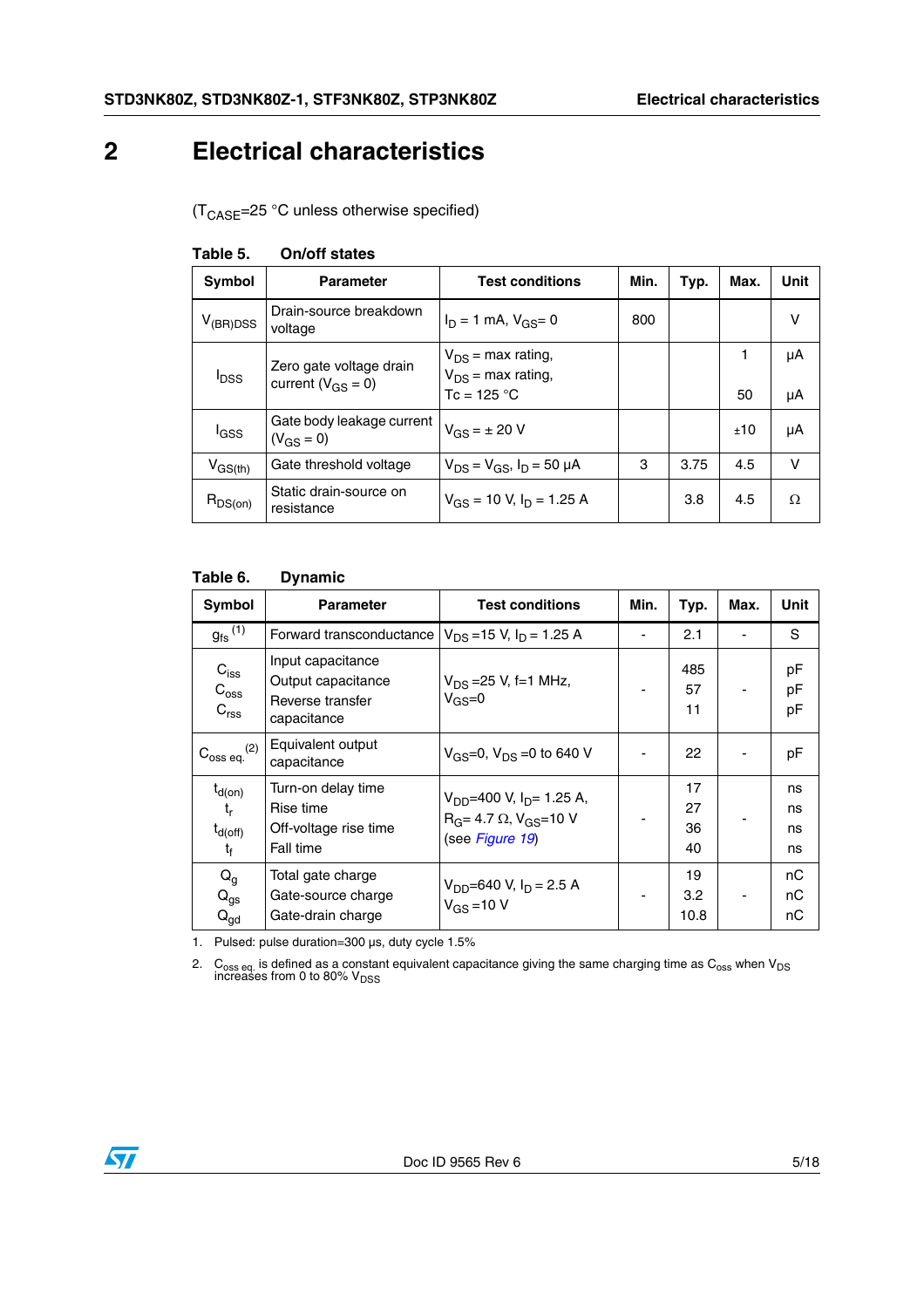| Symbol                               | <b>Parameter</b>                                                             | <b>Test conditions</b>                                                                                 | Min | Typ.               | Max | Unit          |
|--------------------------------------|------------------------------------------------------------------------------|--------------------------------------------------------------------------------------------------------|-----|--------------------|-----|---------------|
| $I_{SD}$                             | Source-drain current                                                         |                                                                                                        |     |                    | 2.5 | A             |
| $I_{SDM}$ <sup>(1)</sup>             | Source-drain current (pulsed)                                                |                                                                                                        |     |                    | 10  | A             |
| $V_{SD}^{(2)}$                       | Forward on voltage                                                           | $I_{SD} = 2.5$ A, $V_{GS} = 0$                                                                         |     |                    | 1.6 | v             |
| $t_{rr}$<br>$Q_{rr}$<br><b>I</b> RRM | Reverse recovery time<br>Reverse recovery charge<br>Reverse recovery current | $I_{SD} = 2.5 A$ ,<br>$di/dt = 100$ A/ $\mu$ s,<br>$VDD=50 V$<br>(see Figure 21)                       |     | 384<br>1600<br>8.4 |     | ns<br>μC<br>A |
| $t_{rr}$<br>$Q_{rr}$<br><b>I</b> RRM | Reverse recovery time<br>Reverse recovery charge<br>Reverse recovery current | $I_{SD} = 2.5 A$ ,<br>$di/dt = 100$ A/ $\mu$ s,<br>V <sub>DD</sub> =50 V, Tj=150 °C<br>(see Figure 21) |     | 474<br>2100<br>8.8 |     | ns<br>μC<br>A |

**Table 7. Source drain diode**

1. Pulse width limited by safe operating area

2. Pulsed: pulse duration=300 µs, duty cycle 1.5%

#### **Table 8. Gate-source Zener diode**

| <b>Symbol</b>           | <b>Parameter</b>                                       | <b>Test conditions</b> | Min. I | Typ. | Max. | Unit |
|-------------------------|--------------------------------------------------------|------------------------|--------|------|------|------|
| $BV_{\text{GSO}}^{(1)}$ | Gate-source breakdown voltage   Igs=± 1mA (open drain) |                        | 30     |      |      |      |

1. The built-in back-to-back Zener diodes have specifically been designed to enhance not only the device's ESD capability, but also to make them safely absorb possible voltage transients that may occasionally be applied from gate to source. In this respect the Zener voltage is appropriate to achieve an efficient and<br>cost-effective intervention to protect the device's integrity. These integrated Zener diodes thus avoid the<br>usage of

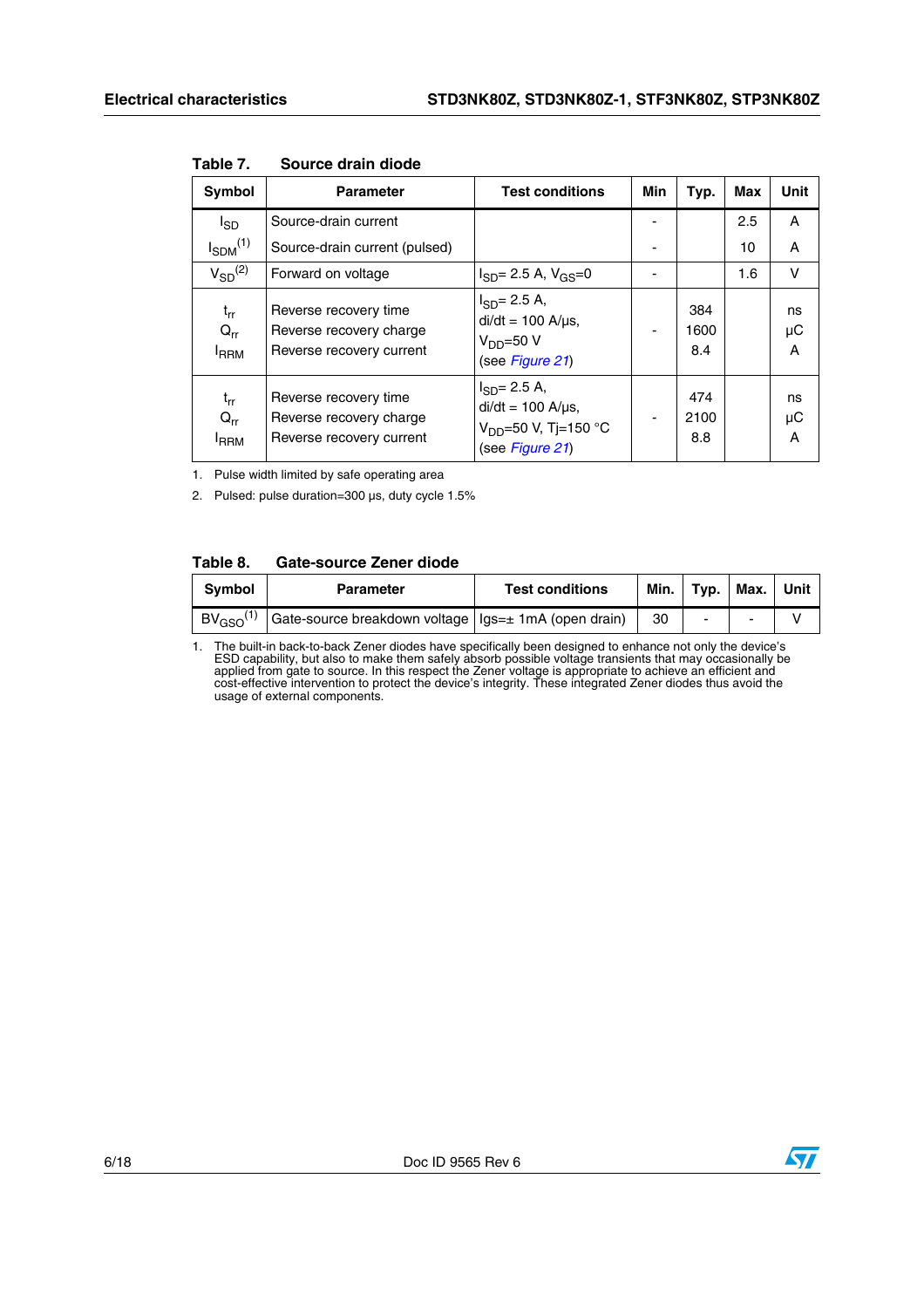$Z_{\text{th}} = k R_{\text{thJ-c}}$ 

 $= kR$ 

 $\frac{1}{10}$ <sup>o</sup>

 $t_{p}(s)$ 

 $\delta = t_p/\tau$ 

 $\overline{10^{-1} + p(s)}$ 

 $\delta = t_p / \tau$ 

 $\frac{1}{10^{-2}}$ 

### <span id="page-6-0"></span>**2.1 Electrical characteristics (curves)**

**Figure 2. Safe operating area for TO-220, DPAK, IPAK**













 $10^{-3}$ 

**Figure 3. Thermal impedance for** 

 $\overline{\phantom{0}}$  $\delta = 0.5$ 

 $\bar{\mathbf{K}}$ 

 $10$ o o

 $10^{-2}$ 

 $\mathsf K$ 

 $10<sup>-</sup>$ 

 $10^{-2}$ 

 $10^{-3}$ 

 $10<sup>1</sup>$ 

 $10<sup>°</sup>$ 

n ni

**TO-220, DPAK, IPAK**

┯

 $|0.01\rangle$ SINGLE PULSE

 $\frac{1}{10^{-3}}$ 

 $\frac{1}{10^{-4}}$ 

 $\delta = 0.5$ 

 $\overline{0.2}$ 

 $10^{-2}$ 

 $10^{-1}$ 

 $0.02$  $0.01$ 

SINGLE PULSE



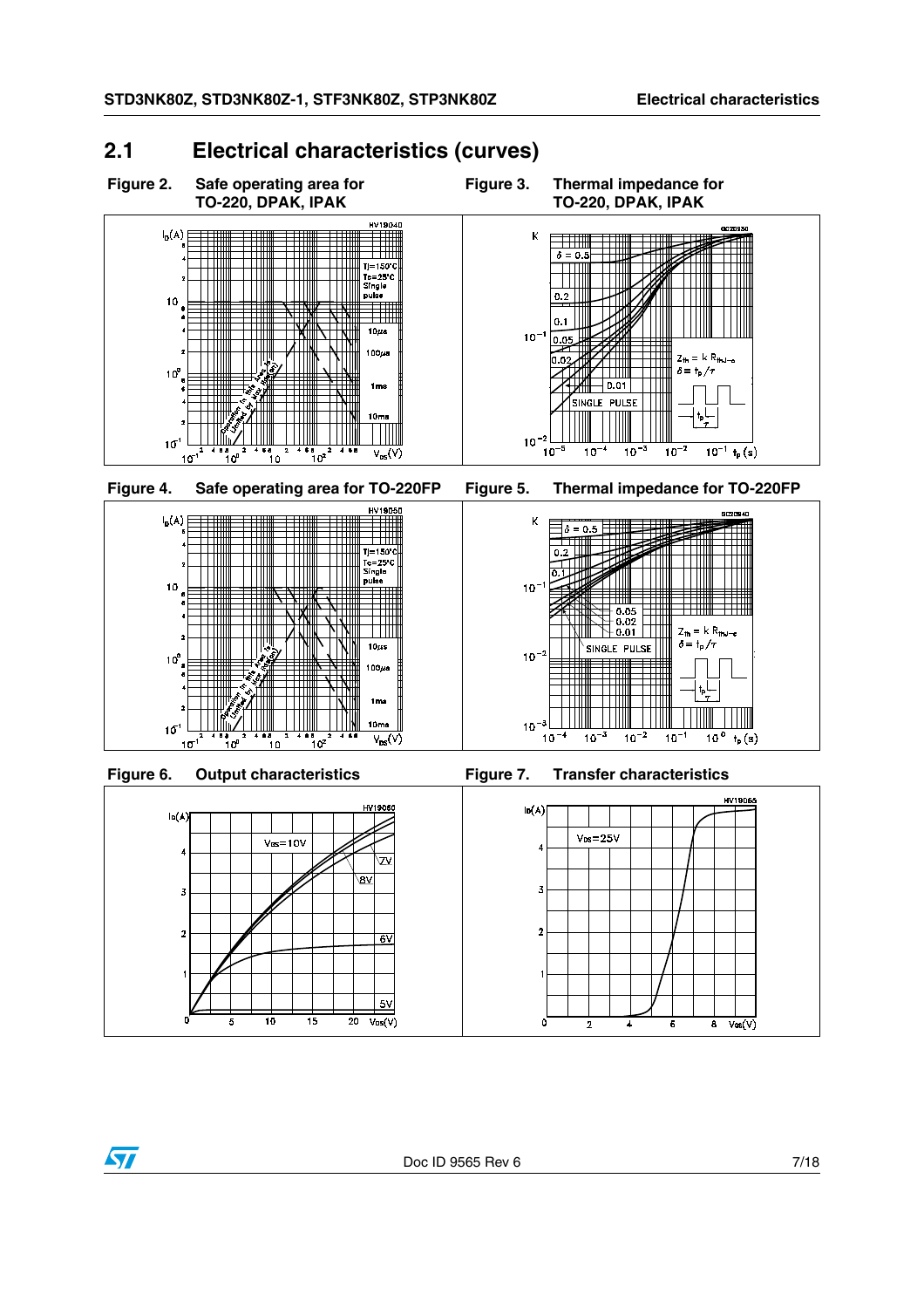### **Figure 8. Transconductance Figure 9. Static drain-source on resistance**









**Figure 12. Normalized gate threshold voltage Figure 13. Normalized on resistance vs vs temperature**

**temperature**



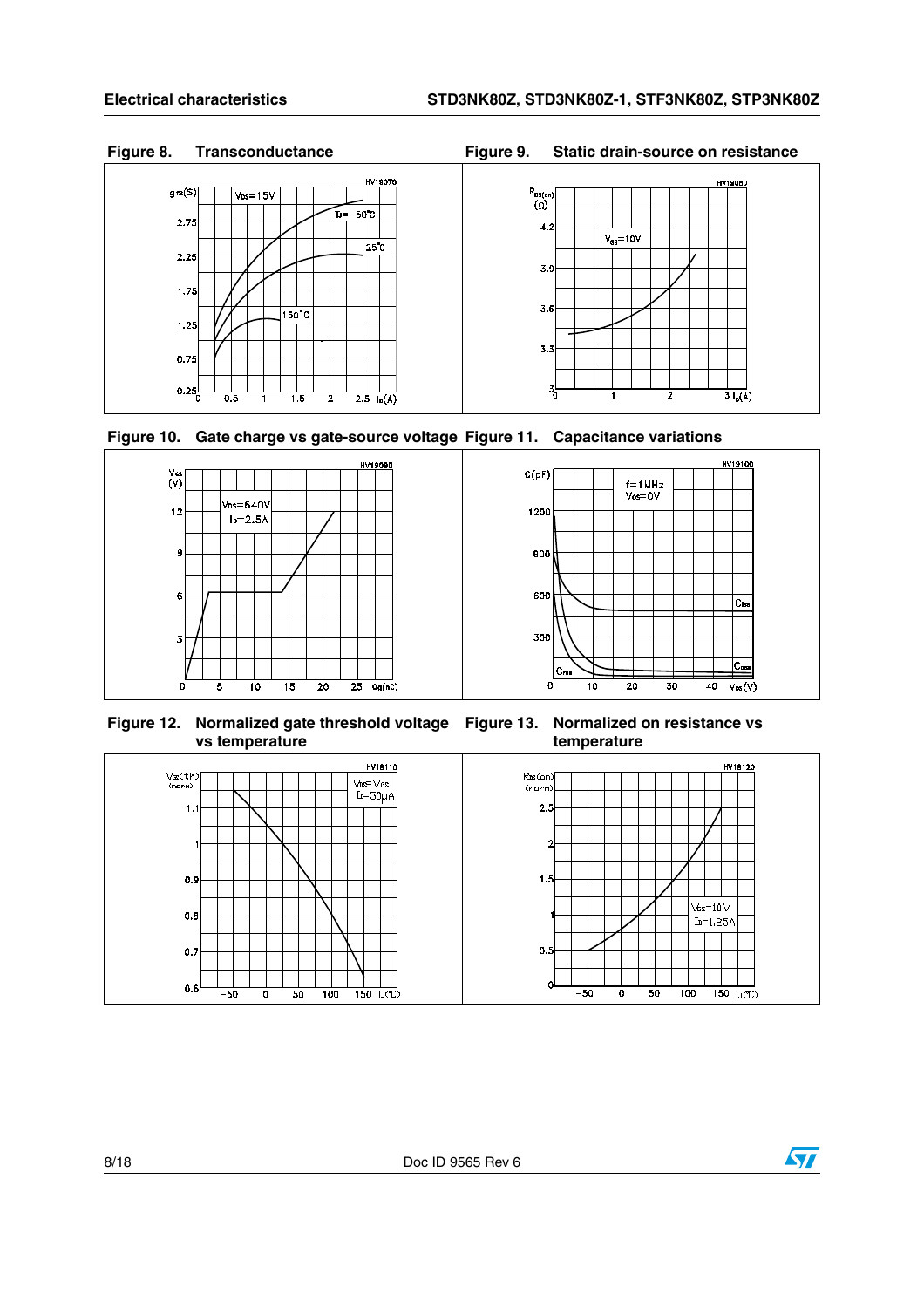### **Figure 14. Source-drain diode forward characteristics**

### Figure 15. Normalized B<sub>VDSS</sub> vs temperature



**Figure 16. Maximum avalanche energy vs temperature**





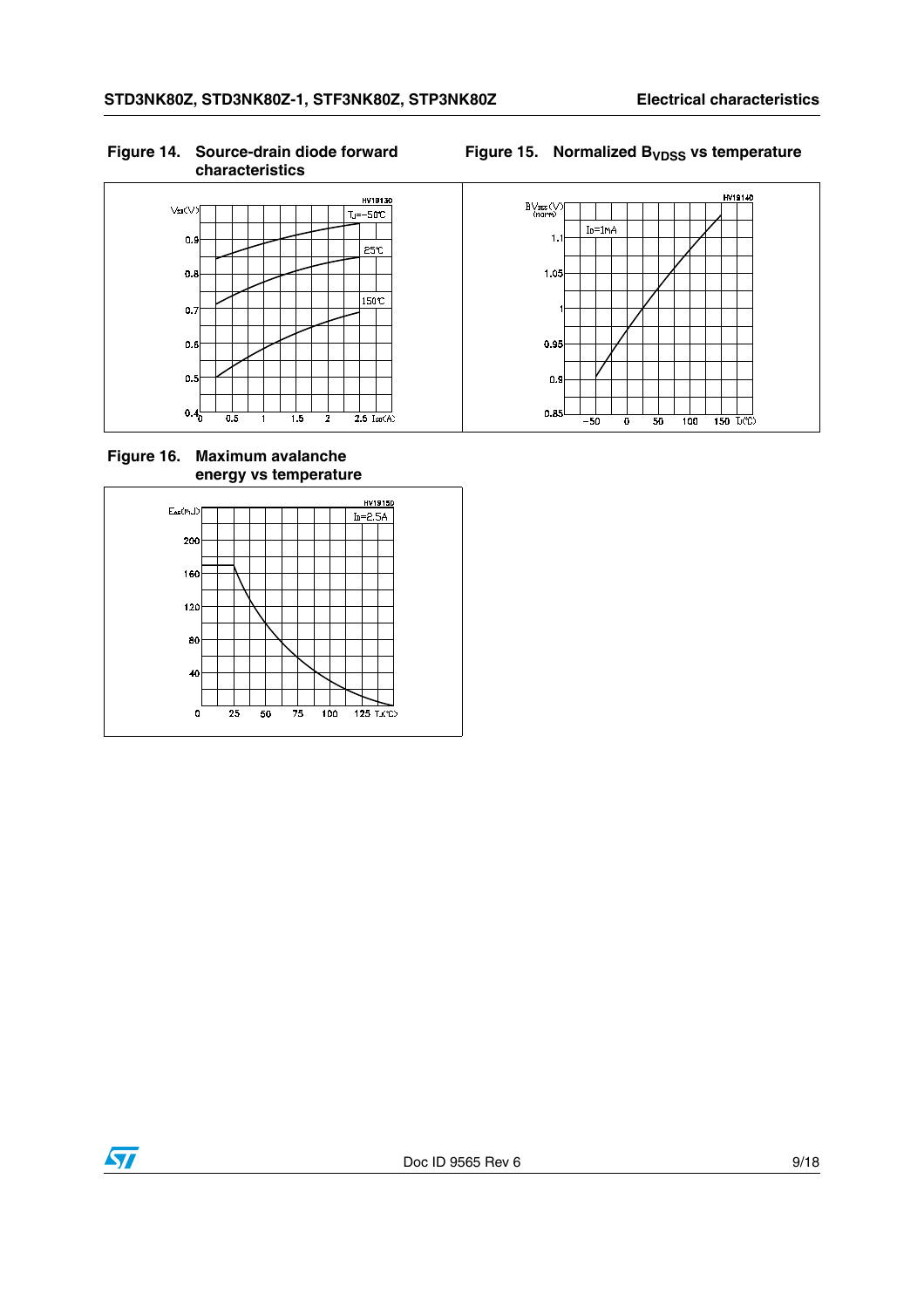**Figure 18. Gate charge test circuit**

## <span id="page-9-0"></span>**3 Test circuits**

**Figure 17. Switching times test circuit for resistive load**





**Figure 19. Test circuit for inductive load switching and diode recovery times Figure 20. Unclamped inductive load test** 







Vi







AM01471v1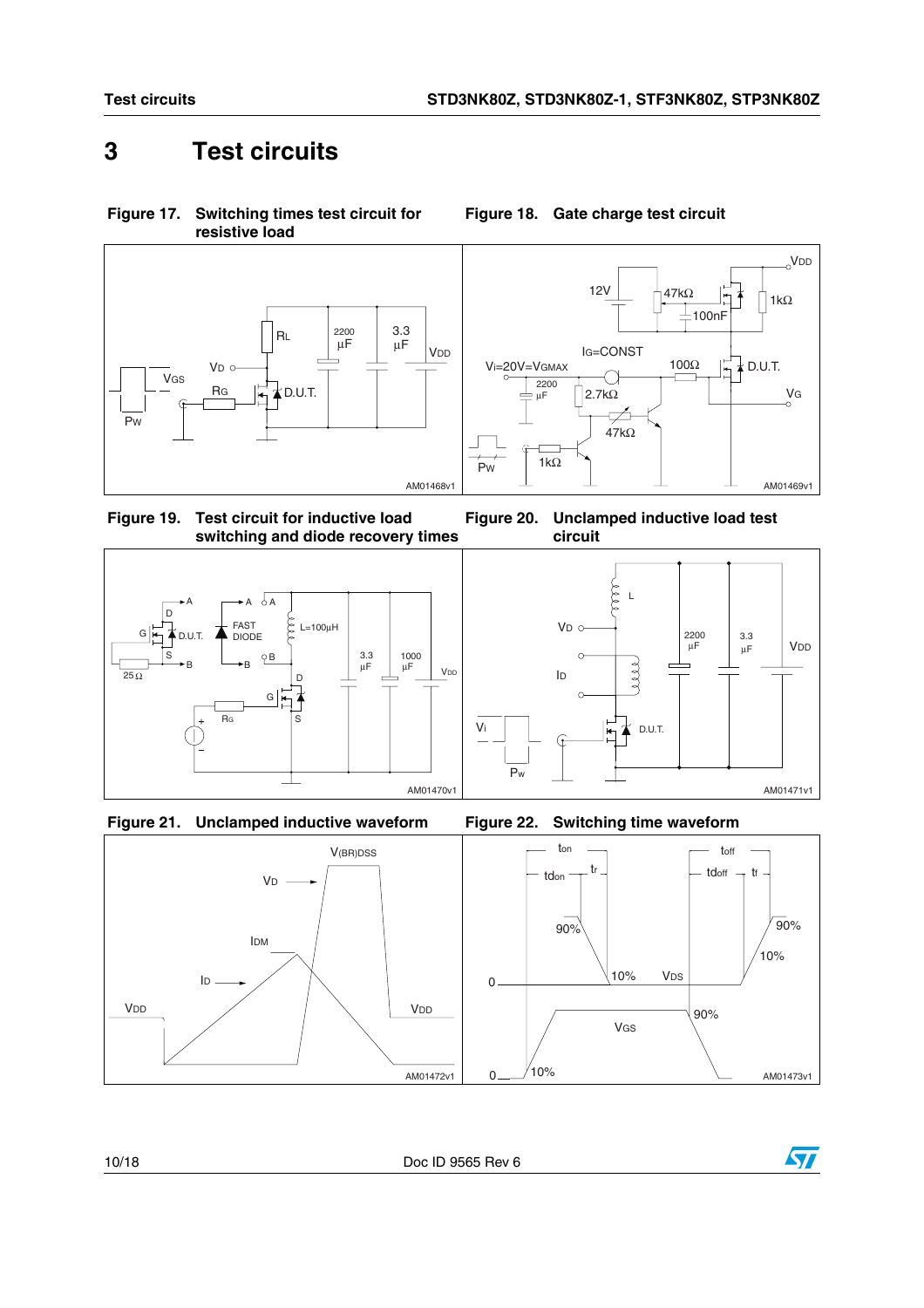## <span id="page-10-0"></span>**4 Package mechanical data**

In order to meet environmental requirements, ST offers these devices in different grades of ECOPACK® packages, depending on their level of environmental compliance. ECOPACK® specifications, grade definitions and product status are available at: www.st.com. ECOPACK is an ST trademark.

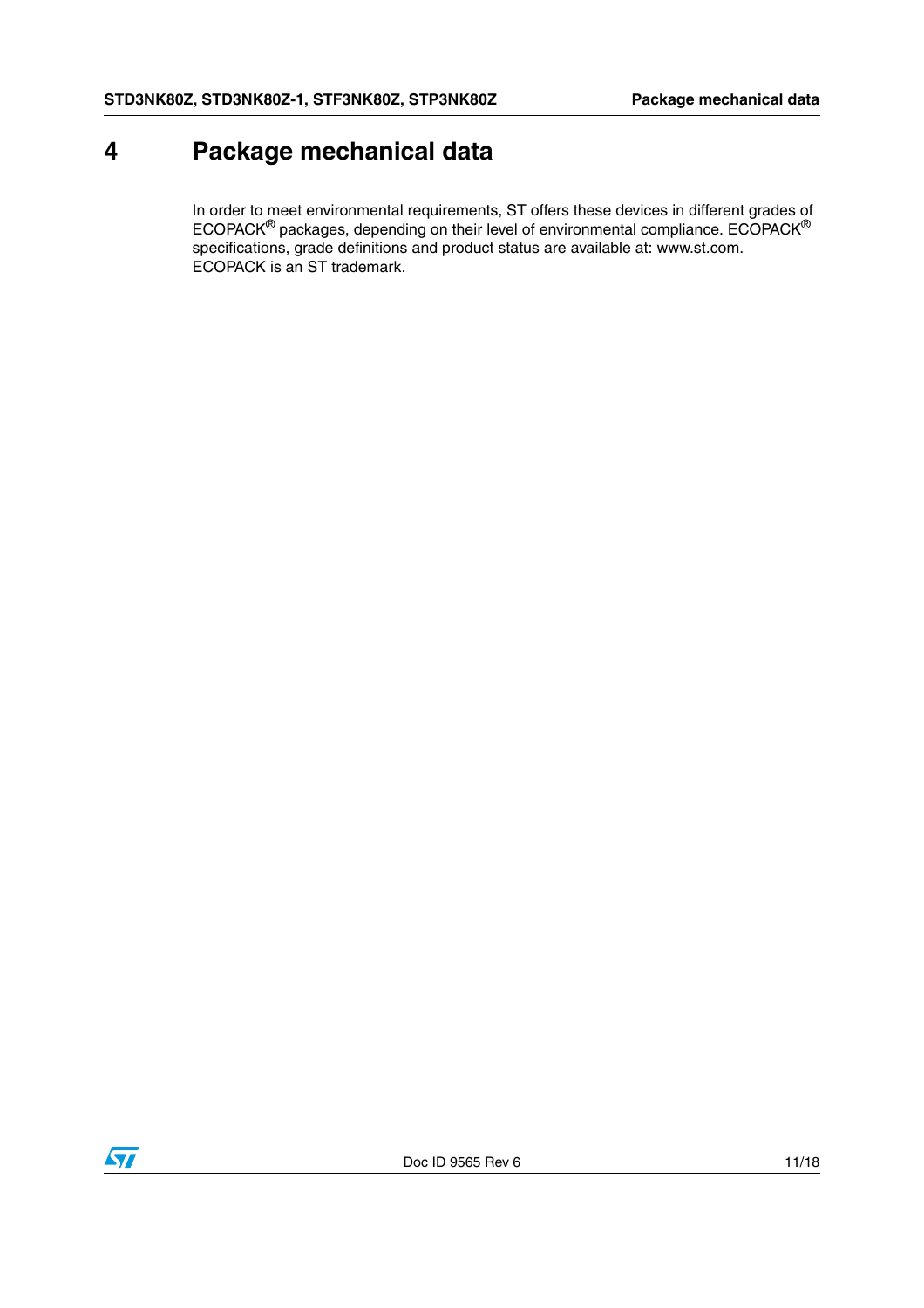| Dim            |       | mm    |            |       | inch  |       |  |
|----------------|-------|-------|------------|-------|-------|-------|--|
|                | Min   | Typ   | <b>Max</b> | Min   | Typ   | Max   |  |
| A              | 4.40  |       | 4.60       | 0.173 |       | 0.181 |  |
| $\mathsf b$    | 0.61  |       | 0.88       | 0.024 |       | 0.034 |  |
| b1             | 1.14  |       | 1.70       | 0.044 |       | 0.066 |  |
| C              | 0.48  |       | 0.70       | 0.019 |       | 0.027 |  |
| D              | 15.25 |       | 15.75      | 0.6   |       | 0.62  |  |
| D <sub>1</sub> |       | 1.27  |            |       | 0.050 |       |  |
| E              | 10    |       | 10.40      | 0.393 |       | 0.409 |  |
| e              | 2.40  |       | 2.70       | 0.094 |       | 0.106 |  |
| e1             | 4.95  |       | 5.15       | 0.194 |       | 0.202 |  |
| F              | 1.23  |       | 1.32       | 0.048 |       | 0.051 |  |
| H1             | 6.20  |       | 6.60       | 0.244 |       | 0.256 |  |
| J1             | 2.40  |       | 2.72       | 0.094 |       | 0.107 |  |
| L              | 13    |       | 14         | 0.511 |       | 0.551 |  |
| L1             | 3.50  |       | 3.93       | 0.137 |       | 0.154 |  |
| L20            |       | 16.40 |            |       | 0.645 |       |  |
| L30            |       | 28.90 |            |       | 1.137 |       |  |
| ∅P             | 3.75  |       | 3.85       | 0.147 |       | 0.151 |  |
| $\cap$         | 265   |       | 205        | 0.104 |       | 0.116 |  |





12/18 Doc ID 9565 Rev 6

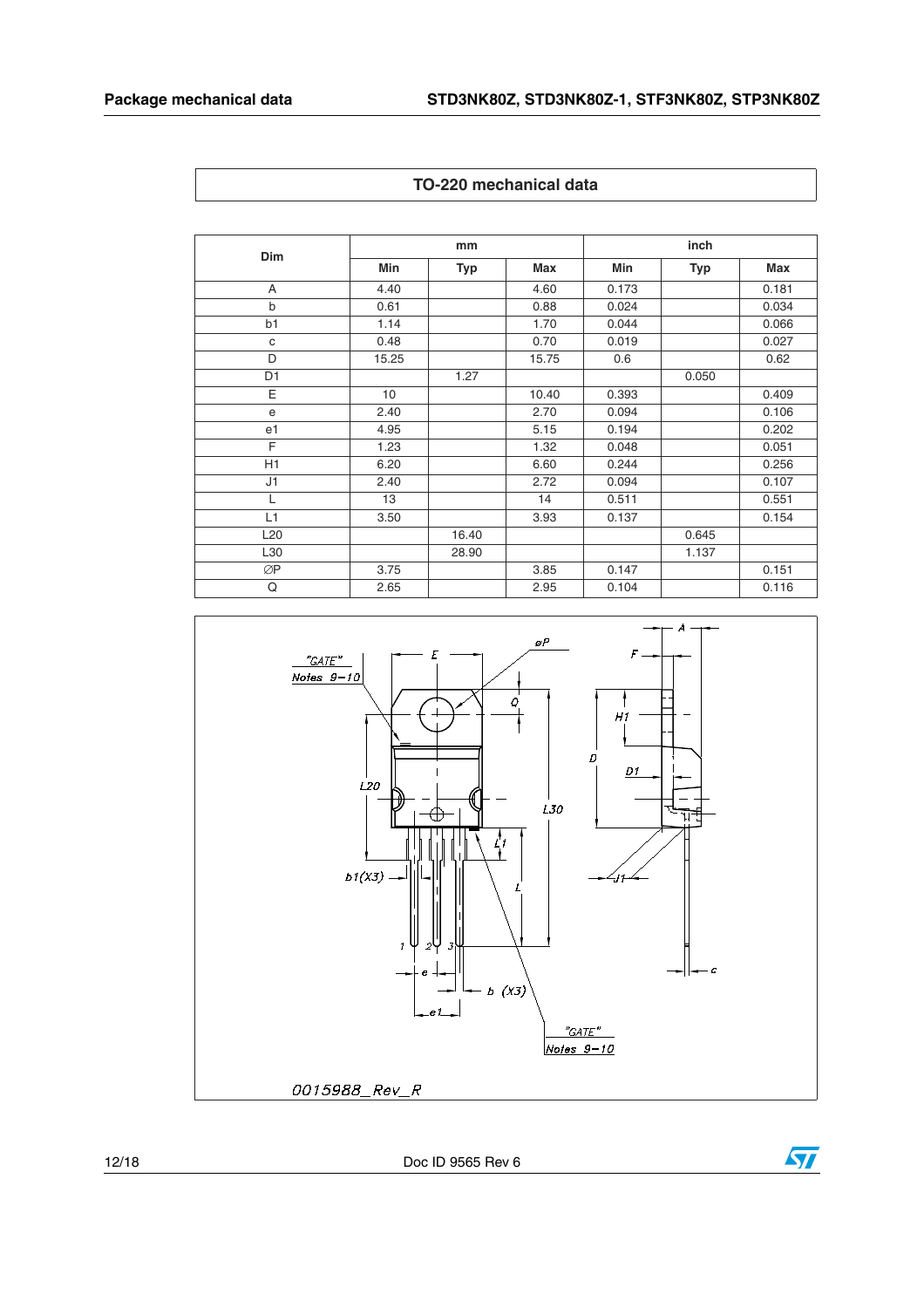$\overline{\phantom{a}}$ 

|  | TO-220FP mechanical data |  |
|--|--------------------------|--|
|--|--------------------------|--|

| Dim.           | mm               |      |              |  |
|----------------|------------------|------|--------------|--|
|                | Min.             | Typ. | Max.         |  |
| A              | 4.4              |      | 4.6          |  |
| B              | 2.5              |      | 2.7          |  |
| $\mathsf D$    | 2.5              |      | 2.75         |  |
| E              | 0.45             |      | $0.7\,$      |  |
| F              | 0.75             |      | $\mathbf{1}$ |  |
| F1             | 1.15             |      | 1.70         |  |
| F <sub>2</sub> | 1.15             |      | 1.5          |  |
| G              | 4.95             |      | 5.2          |  |
| G <sub>1</sub> | 2.4              |      | 2.7          |  |
| $\mathsf H$    | 10               |      | 10.4         |  |
| L2             |                  | 16   |              |  |
| L <sub>3</sub> | 28.6             |      | 30.6         |  |
| $\mathsf{L}4$  | 9.8              |      | 10.6         |  |
| L5             | 2.9              |      | $3.6\,$      |  |
| $\mathsf{L}6$  | 15.9             |      | 16.4         |  |
| $\mathsf{L}7$  | $\boldsymbol{9}$ |      | 9.3          |  |
| Dia            | 3                |      | 3.2          |  |





Doc ID 9565 Rev 6 13/18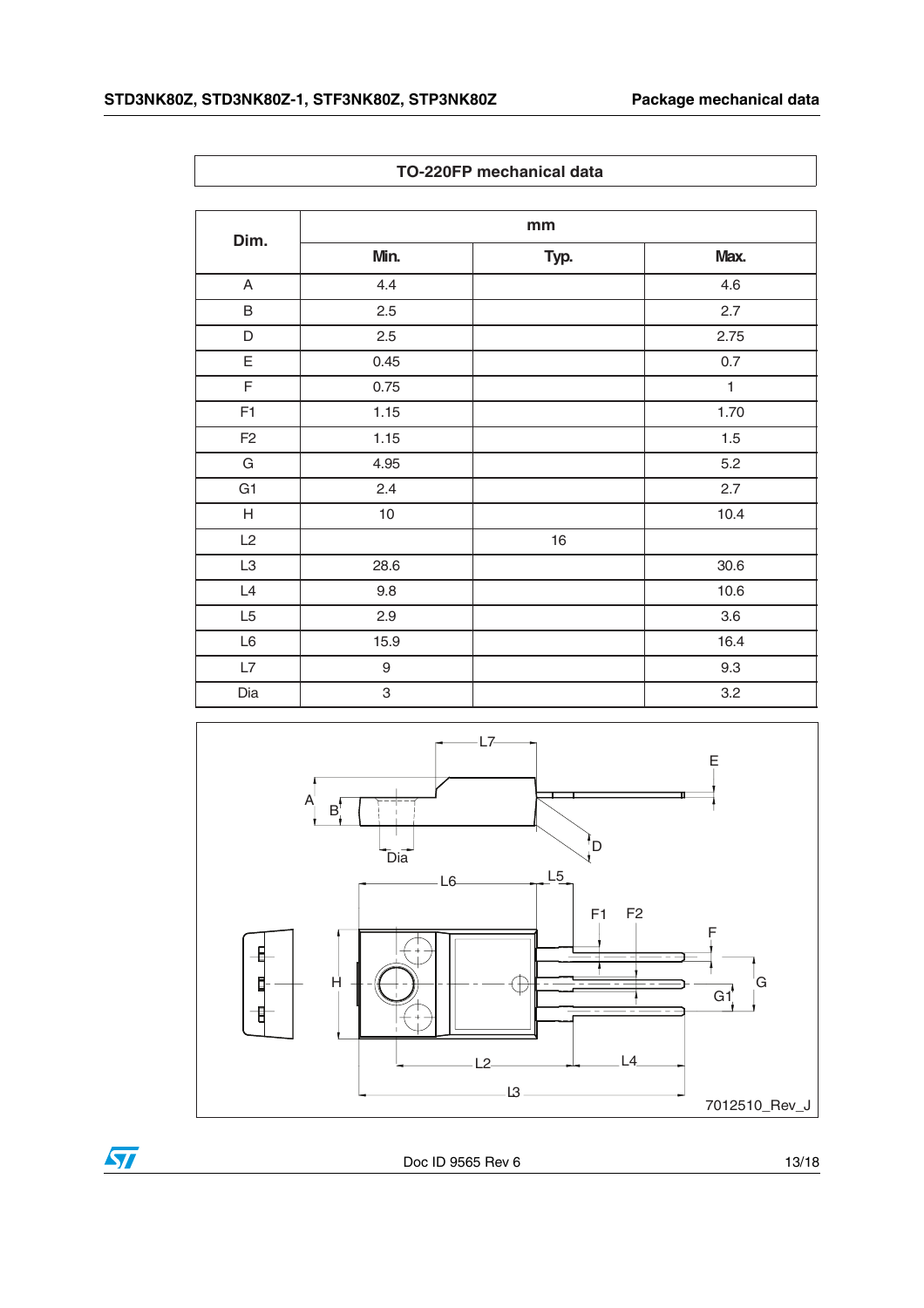| TO-252 (DPAN) Inechanical data |                             |      |             |
|--------------------------------|-----------------------------|------|-------------|
| DIM.                           | mm.                         |      |             |
|                                | min.                        | typ  | max.        |
| A                              | 2.20                        |      | 2.40        |
| A1                             | 0.90                        |      | 1.10        |
| A2                             | 0.03                        |      | 0.23        |
| b                              | 0.64                        |      | 0.90        |
| b4                             | 5.20                        |      | 5.40        |
| $\mathbf c$                    | 0.45                        |      | 0.60        |
| c2                             | 0.48                        |      | 0.60        |
| D                              | 6.00                        |      | 6.20        |
| D1                             |                             | 5.10 |             |
| $\overline{E}$                 | 6.40                        |      | 6.60        |
| E1                             |                             | 4.70 |             |
| e                              |                             | 2.28 |             |
| e1                             | 4.40                        |      | 4.60        |
| H                              | 9.35                        |      | 10.10       |
| L                              | 1                           |      |             |
| L1                             |                             | 2.80 |             |
| L2                             |                             | 0.80 |             |
| L4                             | 0.60                        |      | 1           |
| $\mathsf R$                    |                             | 0.20 |             |
| V <sub>2</sub>                 | $\overline{0}$ <sup>o</sup> |      | $8^{\circ}$ |





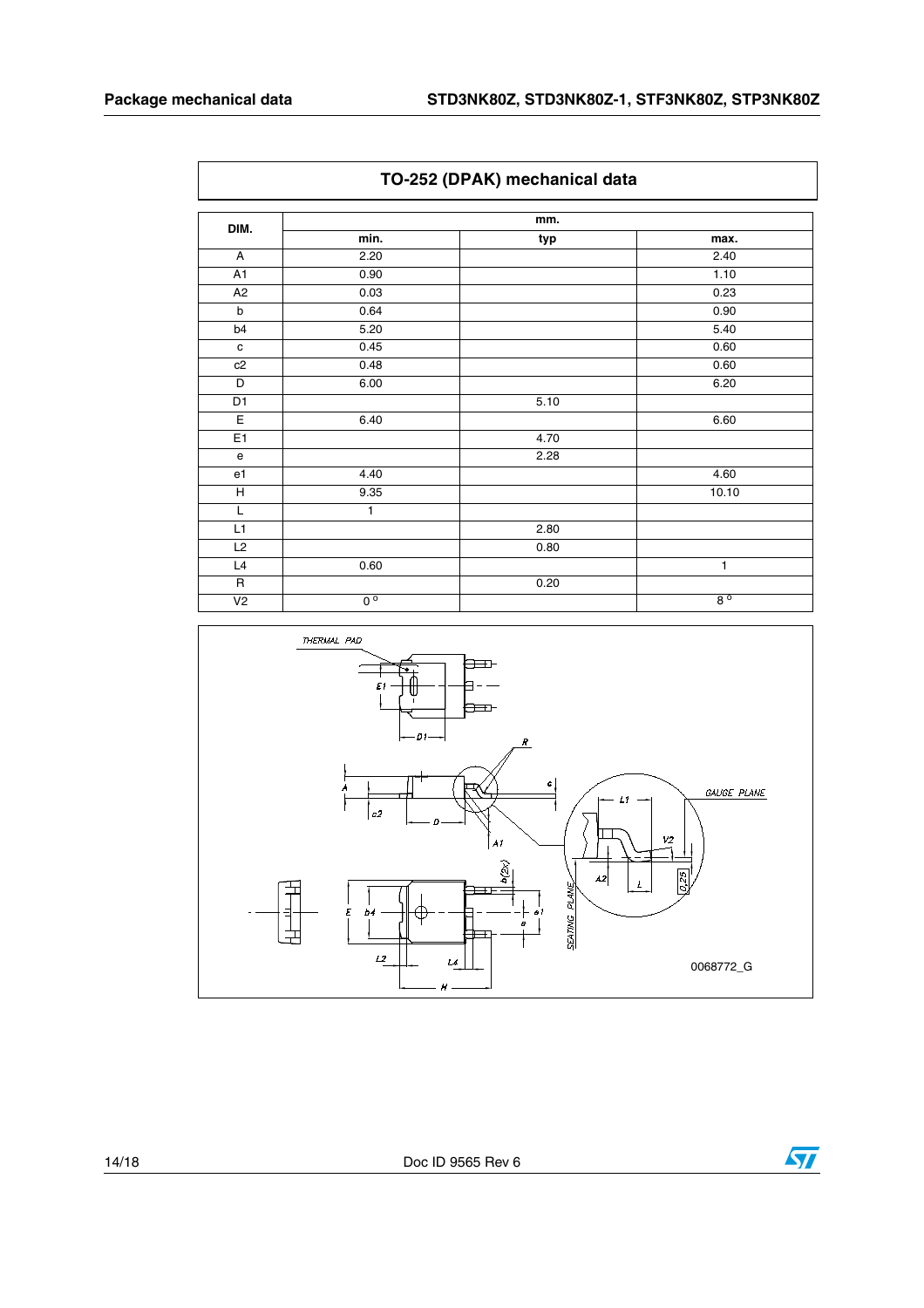|                | TO-251 (IPAK) mechanical data |                 |      |  |
|----------------|-------------------------------|-----------------|------|--|
| DIM.           | mm.                           |                 |      |  |
|                | min.                          | typ             | max. |  |
| $\overline{A}$ | 2.20                          |                 | 2.40 |  |
| A1             | 0.90                          |                 | 1.10 |  |
| $\mathsf b$    | 0.64                          |                 | 0.90 |  |
| b <sub>2</sub> |                               |                 | 0.95 |  |
| b4             | 5.20                          |                 | 5.40 |  |
| $\mathbf c$    | 0.45                          |                 | 0.60 |  |
| c2             | 0.48                          |                 | 0.60 |  |
| D              | 6.00                          |                 | 6.20 |  |
| Ε              | 6.40                          |                 | 6.60 |  |
| e              |                               | 2.28            |      |  |
| e <sub>1</sub> | 4.40                          |                 | 4.60 |  |
| н              |                               | 16.10           |      |  |
| L              | 9.00                          |                 | 9.40 |  |
| (L1)           | 0.80                          |                 | 1.20 |  |
| L2             |                               | 0.80            |      |  |
| V <sub>1</sub> |                               | 10 <sup>o</sup> |      |  |



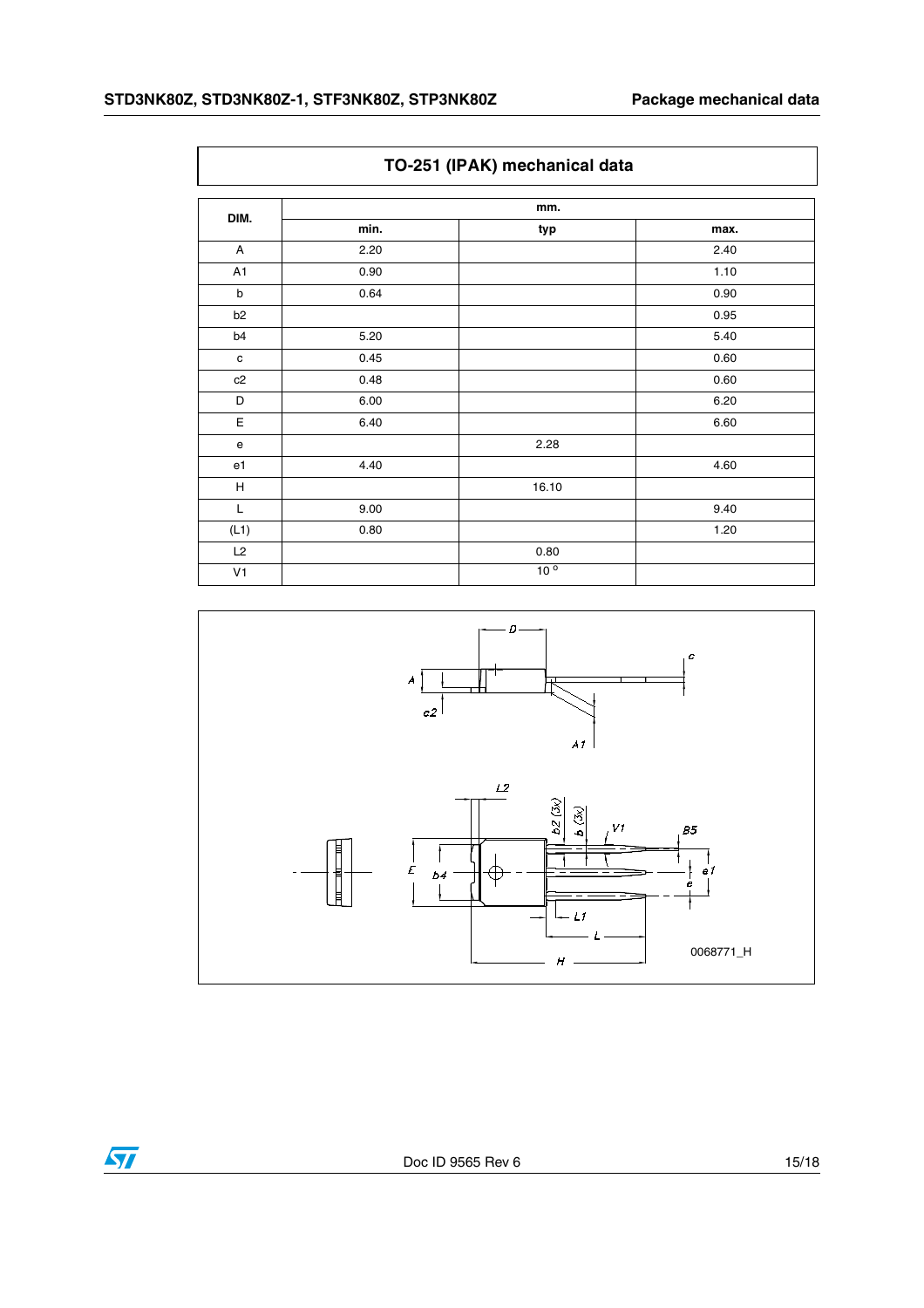## <span id="page-15-0"></span>**5 Packing mechanical data**



### **TAPE AND REEL SHIPMENT**



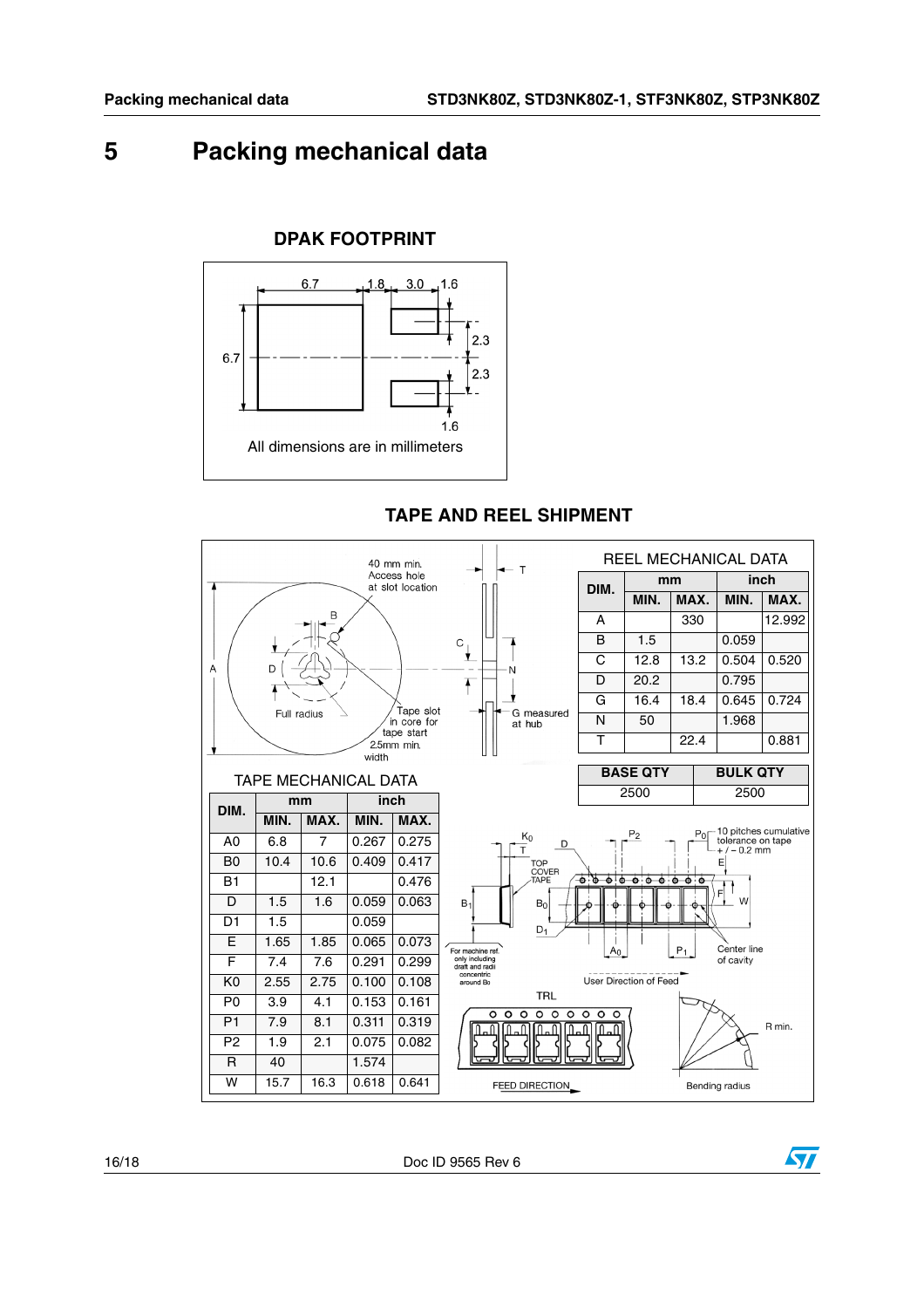# <span id="page-16-0"></span>**6 Revision history**

| Table 9. | <b>Revision history</b> |  |
|----------|-------------------------|--|
|----------|-------------------------|--|

| <b>Date</b> | <b>Revision</b> | <b>Changes</b>                          |
|-------------|-----------------|-----------------------------------------|
| 09-Sep-2004 | 3               | Complete document                       |
| 10-Aug-2006 | 4               | New template, no content change         |
| 26-Feb-2009 | 5               | Updated mechanical data                 |
| 07-Sep-2009 | 6               | $V_{ESD(G-S)}$ value has been corrected |